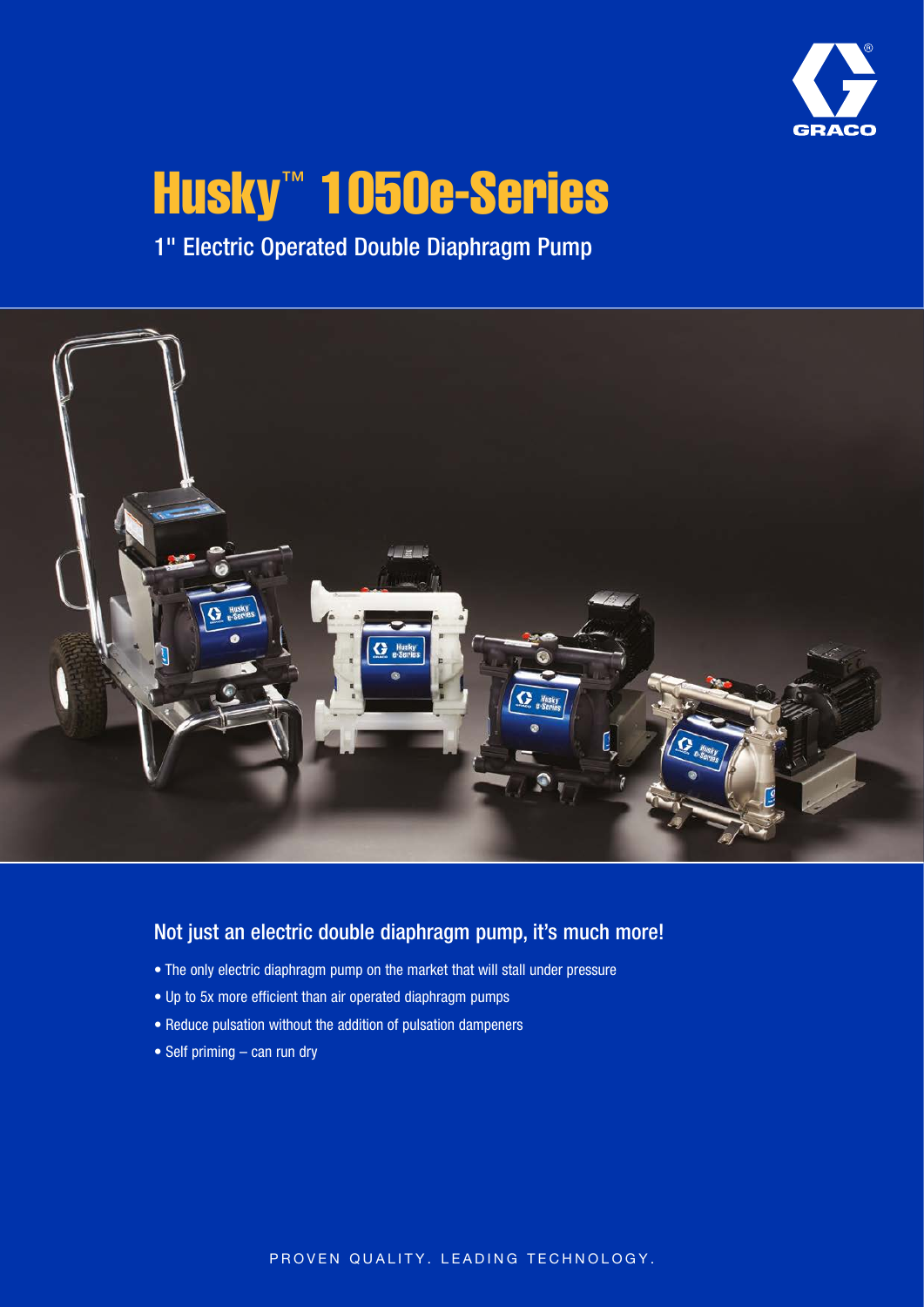# High Efficient Pump for many Applications

**Performance** 



Would you like to eliminate unnecessary pump failures for your application? Would you like to improve your facilities energy efficiency and create a quieter work environment for your employee?

Graco's Husky e-Series pump will help you achieve all of these!

- Patent pending technology allows pump to stall under pressure preventing pump failures from clogged lines or closed valves
- **Energy efficient electric drive reduces energy consumption** up to 5x compared to traditional air operated diaphragm pumps
- Seal-less diaphragm pump design *eliminates leaking* rotational seals and failures due to run-dry pump conditions

# Compare our Husky 1050e to other pump technologies.

| Feature                         | Graco Electric<br>Diaphragm Pumps | Diaphragm Pumps<br>Other Electric | Air-Operated<br>Diaphragm Pumps | Peristaltic Pumps | Cavity Pumps<br>Progressive | Rotary Lobe Pumps |
|---------------------------------|-----------------------------------|-----------------------------------|---------------------------------|-------------------|-----------------------------|-------------------|
| Stalls under pressure           | $\boldsymbol{\mathsf{X}}$         |                                   | $\boldsymbol{x}$                |                   |                             |                   |
| Runs dry                        | $\boldsymbol{X}$                  | X                                 | $\boldsymbol{x}$                | X                 |                             |                   |
| Self priming                    | $\boldsymbol{\mathsf{X}}$         | X                                 | X                               | X                 | X                           |                   |
| Metering capabilities           | $\boldsymbol{\mathsf{X}}$         | X                                 |                                 | X                 | X                           |                   |
| Energy efficient electric drive | $\boldsymbol{X}$                  | X                                 |                                 | X                 | X                           | X                 |
| No rotational shaft seal        | X                                 | X                                 | X                               | χ                 |                             |                   |
| Low pulsation operation mode    | $\mathbf x$                       |                                   |                                 |                   | $\pmb{\mathsf{X}}$          | X                 |

# Need low pulsation? No Problem!

Our Husky e-Serie pumps are ideal for applications that require low pulsation and a smooth flow. The air charged drive allows the elimination or reduction of pulsation WITHOUT expensive pulsation dampeners or surge tanks.



#### Brushless DC Motor Brushless DC Motor Pump Speed in Cycles per Minute Pump Speed in Cycles per Minute 100 145 181  $217$  $5.5$ <br>(0.55, 80  $4.8$ A  $70$ Pressure - bar (MPa, PSI) Outlet Pressure - bar (MPa, PSI)  $(0.48, 7)$  $(0,48,70)$ <br>  $(0.41,60)$  $60$ Outlet Pressure - PSI (MPa, bar) ⊕<br>(feet WC)  $34$ <br>(0.34, 50) NPSHr (feet WC)NPSHR (Feet WC)  $2.8$  $(0.28.4)$ **NPSHr** 30  $\frac{2}{(0.21, 30)}$ Dutlet  $\overline{20}$  $14$ <br>(0.14, 20  $\alpha$  $\frac{1}{2}$  $(0.07, 1)$  $\frac{19}{(5)}$  $\frac{38}{(10)}$  $\frac{57}{(15)}$  $\frac{76}{(20)}$  $\frac{95}{(25)}$  $\frac{114}{(30)}$  $\frac{132}{(35)}$  $\frac{151}{(40)}$ Fluid Flow - lpm (gpm) **KEY** LEGEND **Duty Duty 20** Operating Range i. = Net Positive Suction Head Required A) = Power Limit Curve<br>B) = Net Positive Suction Head Required Continuous Duty<br>Operating Range

Low Pulsation Mode Low Pulsation Mode Frequency Frequency  $(0.41, 60)$ Outlet Pressure - bar (MPa, PSI) Outlet Pressure - bar (MPa, PSI)  $\frac{3}{(0.34, 50)}$ .<br>≺c  $\sqrt{6}$ let Pressure - bar (MPa, P  $2.8$ <br>(0.28, 40) Œ ั∕ล`  $\frac{2}{(0.21, 30)}$  $\cdot$ <sub>(D)</sub>  $\begin{array}{c} 1, \\ (0.14, 20) \end{array}$  $\frac{0}{10}$  $(0.07)$  $\frac{19}{(5)}$  $\frac{38}{(10)}$  $\frac{57}{15}$  $\frac{76}{(20)}$  $^{95}_{125}$ **Fluid Flow** gpm (lpm)  $\overline{\phantom{a}}$ **KFY** A = 22 Hz, 80 cycles per minute D = 25 psi (1.7 bar) air pressure  $\widehat{A}$ ) = 22 Hz, 80 cycles per minute<br>  $\widehat{B}$ ) = 31 Hz, 115 cycles per minute<br>  $\widehat{C}$ ) = 40 Hz, 150 cycles per minute<br>  $\widehat{D}$ ) = 1.7 bar (25 ps) air pressure<br>  $\widehat{E}$ ) = 2.5 bar (37 ps) air pressure<br>  $\widehat{F}$ ) = ycles per minute<br>cycles per minute = 3.5 bar (50 psi) air pressure<br>= Transition line (Low Pulsation Mode is shaded)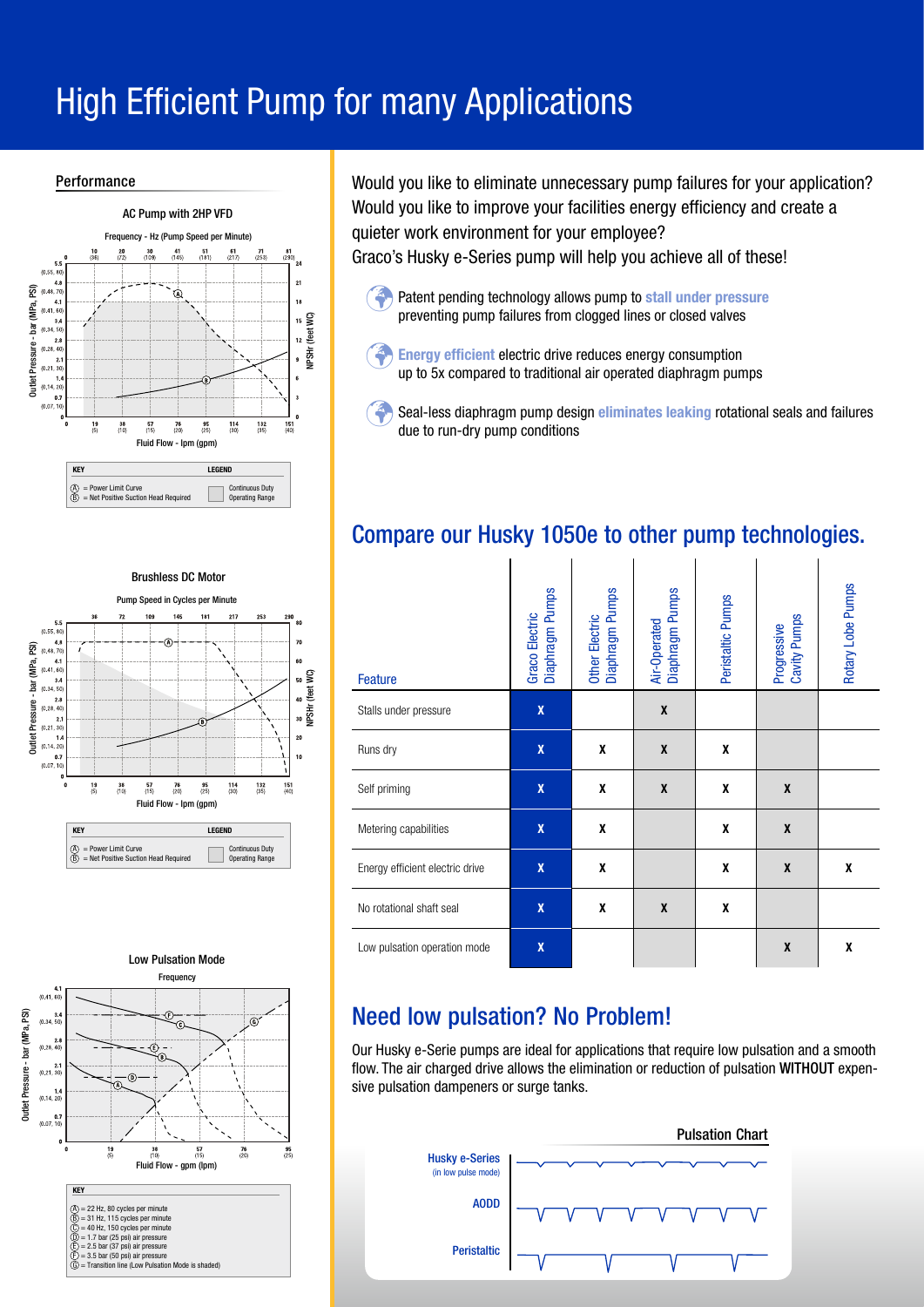

3

4











# Find the Right Pump for your Application

Graco makes it easy to select a pump that's right for you.

To order a Husky pump, go to www.graco.com/husky to use the selector tool or contact your local distributor.

#### • Handles slurries and abrasives all without damage to the pump

 $\mathbf 0$ 

• Gentle on shear sensitive material

*Durable Pump Technology*

### **Diaphragm Pump** 5

• Runs dry

6

1

• No rotating or moving fluid seals • Self priming

#### *Electric Drive* 3

- Reduce energy consumption and operating costs
- Increase pump control
- Accurately meter fluid

#### *Motor Options* 4

5

GERACO

• Operate on 120v, 240v or 480v power • Available in AC, AC ATEX and Brushless DC

### *Fluid Section*

• Create the pump you need with multiple material offerings for manifolds, seats, balls, and diaphragms

### *Patent Pending*  6 *Air Charged Drive*

- Increase diaphragm life without compromising your fluid - no hydraulic
- charge so no risk of contamination • Ability to reduce pulsation on
- fluid outlet
- Stalls under pressure without additional switches and controls